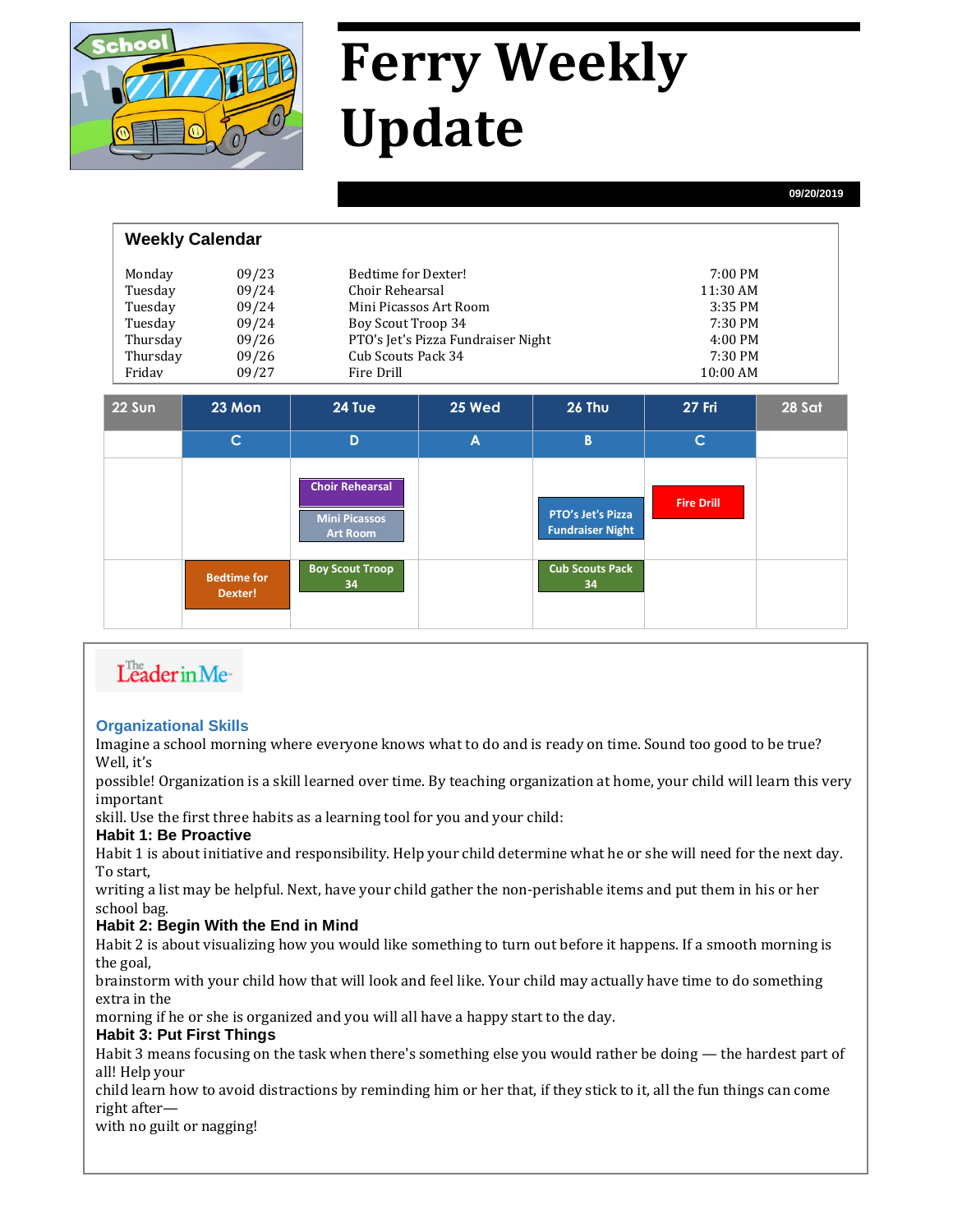#### Ferry Elementary School and The September, 2019



## Upcoming dates

- Bedtime for Dexter September 27 - 7:00 - 7:45 p.m. Mrs. Cameron
- School Pictures September 30
- Conferences October 9th evening and 10th p.m. and evening
- Evacuation Drill October 2 - 9:30
- Fun Run October 4
- Glow Dance October 4 - 6:00
- Book Fair October 10
- Lock Down October 15
- PTO October 16 7:00 in Library

# The Grosse Pointe Public School System

# Ferry Elementary School

# Principal Message

 The school year is off to a great start. Thanks to everyone for their warm welcome and support as I learn more about Ferry. We have spoke with students about our target behavior for the month of September, being leaders in the hallway. Please feel free to have them show you what that should look like.

We are really working on the parking lot and cut out at pick up and drop off. I appreciate your cooperation.

"Buses only" is repainted in the parking lot. I have asked bus drivers to pull ALL the way up to make room for 3 buses.

Designated parents get spots 1 and 2.

The "handicapped drop off zone, no parking" starts after parking spot 3.

If you have a yellow sign on your dashboard, we ask that you still wait in line and the sign will help us designate your car for safety patrol and teachers.

There is NO double parking

#### Cut out

Parents are to pull all the way forward in the cut out and not park or leave their car

There is no parking in between the cut out and the fire hydrant

Let me know if you have any questions

 Jodie Randazzo Principal, Ferry Elementary School